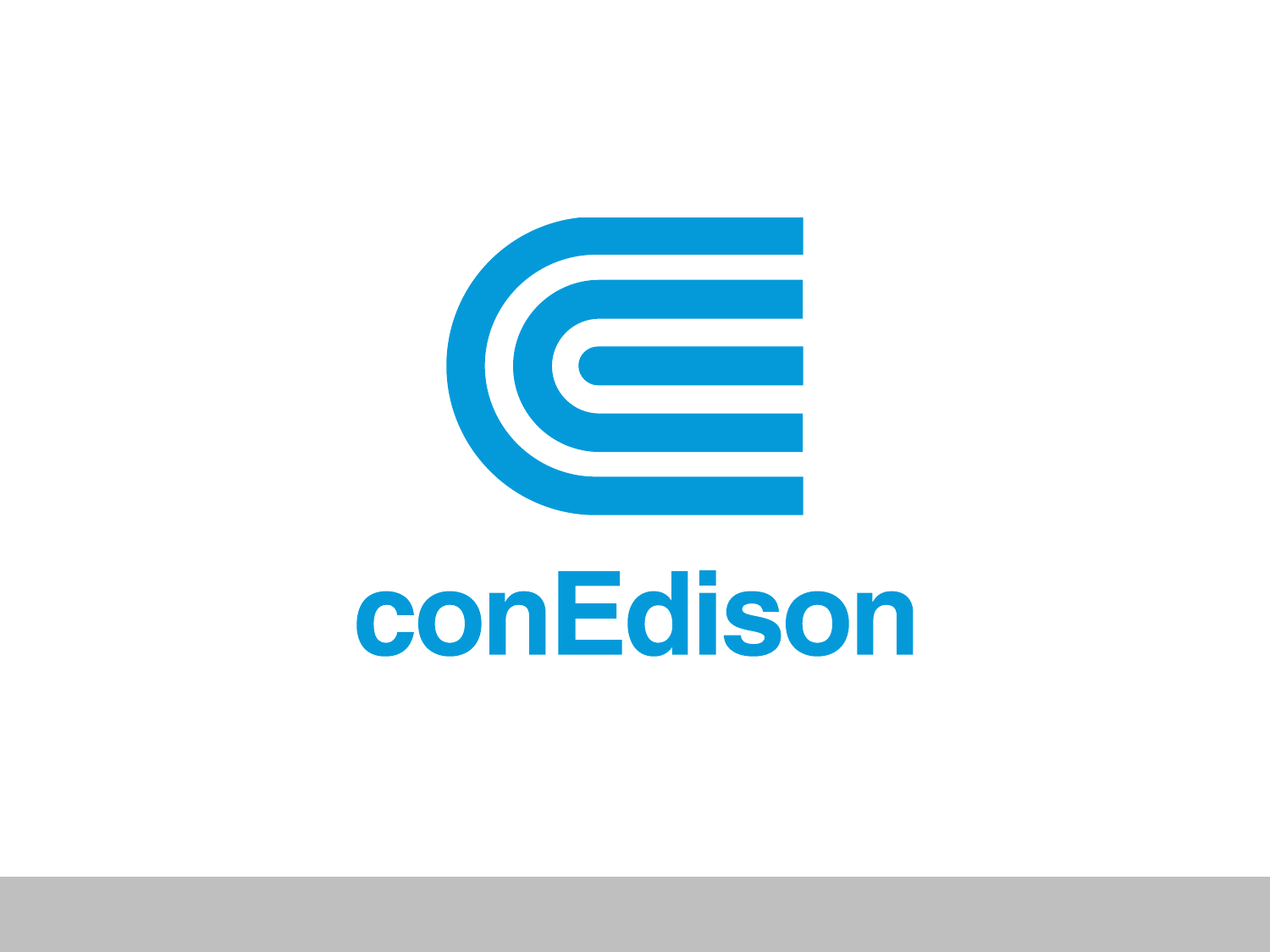# REV LMI Demonstration Projects

### New Energy Solutions for LMI Customers LIFE Conference May 22, 2018

Tamara Bryan Project Manager Con Edison

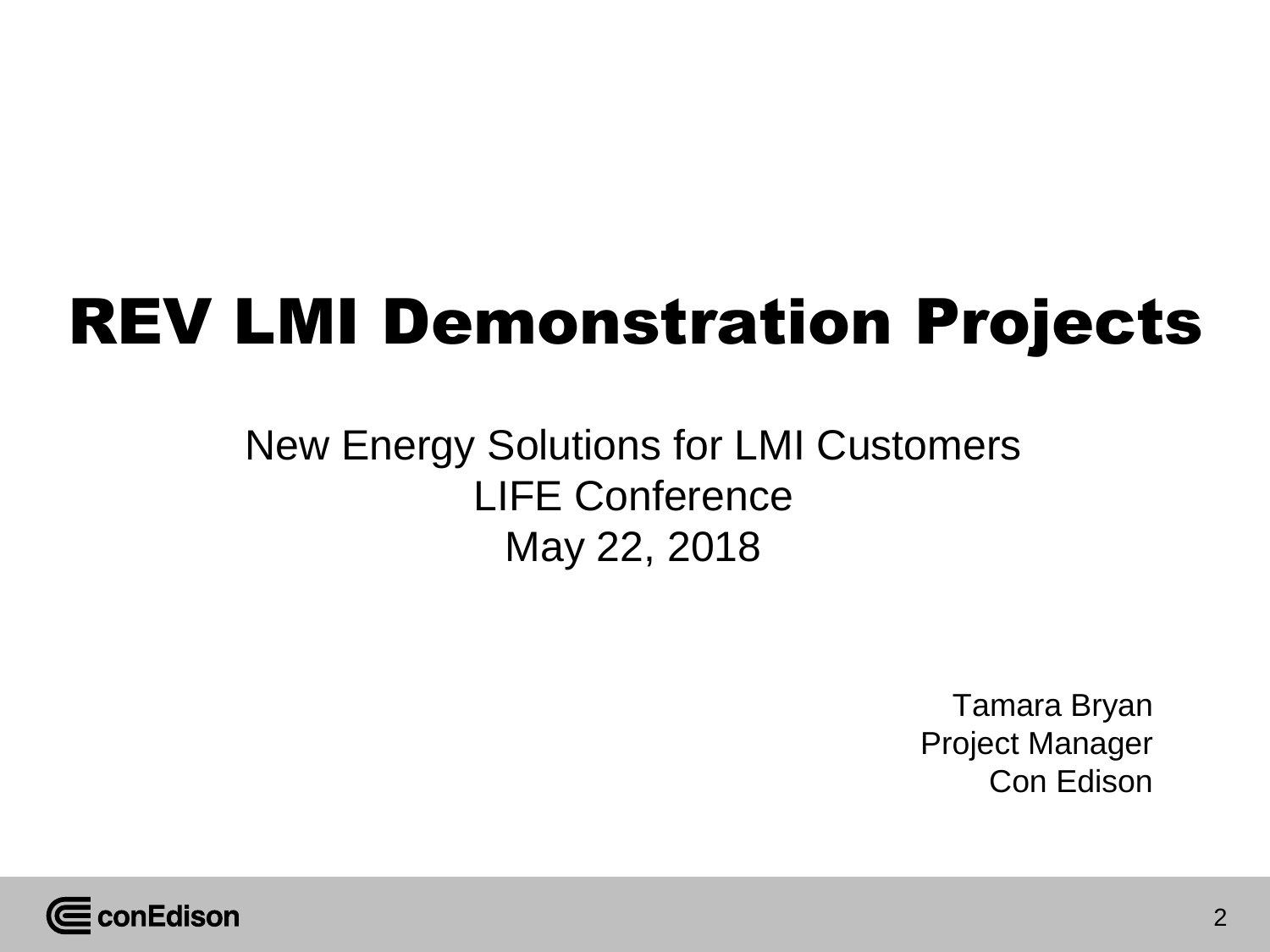# What is a demonstration project?

The Public Service Commission (PSC) has asked Con Edison and other utilities to conduct demonstration projects that advance clean energy goals.

Demo projects can include:

New business models, technologies, products, and services

New means of engaging with customers

Better ways of delivering existing products and services

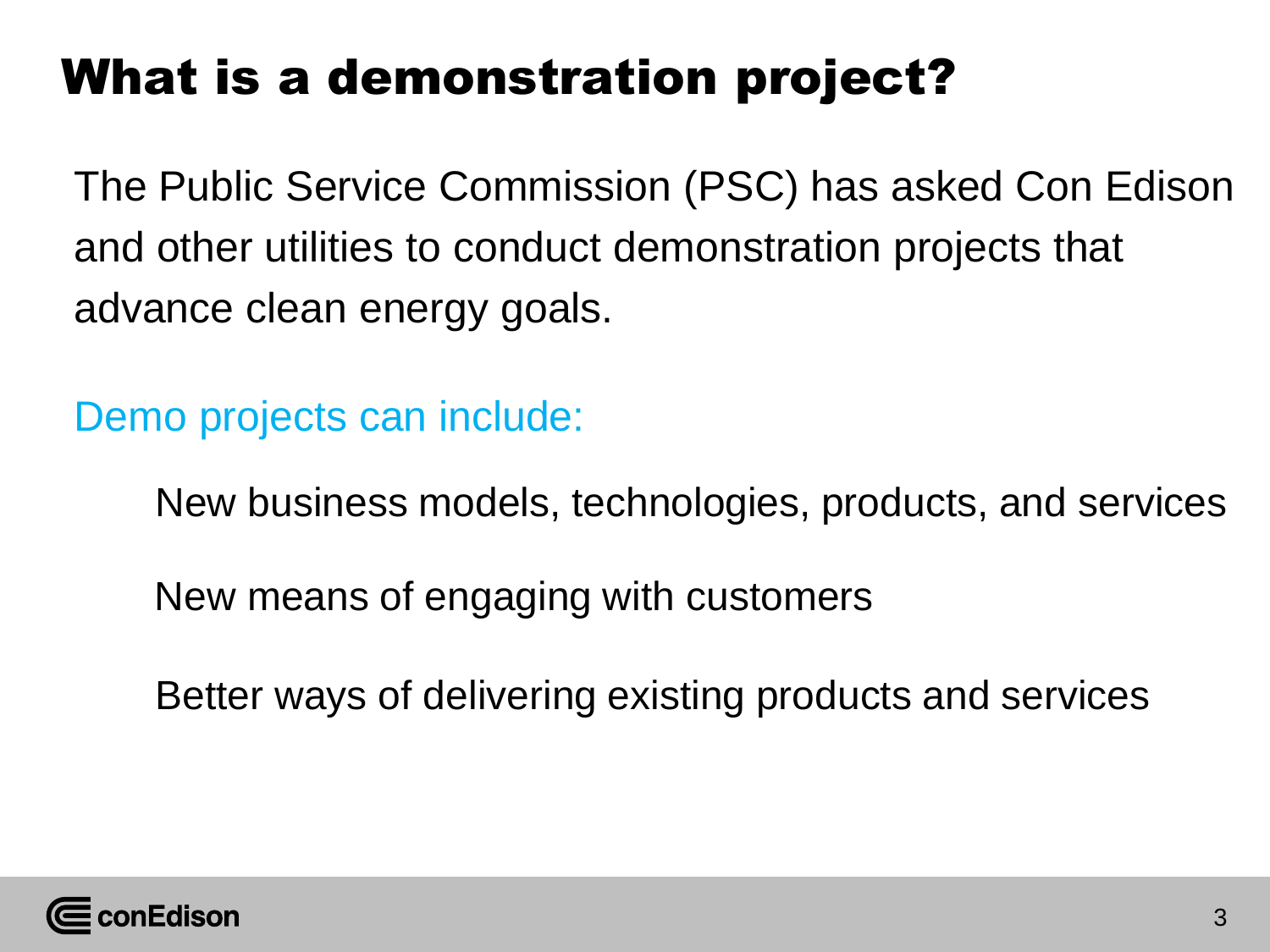### Why is Con Edison conducting an LMI demonstration project?

#### **Market Access Challenges**

LMI customers and communities are underserved by the private market for energy solutions

### **Affordability Challenges**

LMI customers pay a disproportionate share of their monthly income to energy bills

### **Missed Opportunities**

The LMI customer segment has unmet potential for energy efficiency, clean energy, and innovation

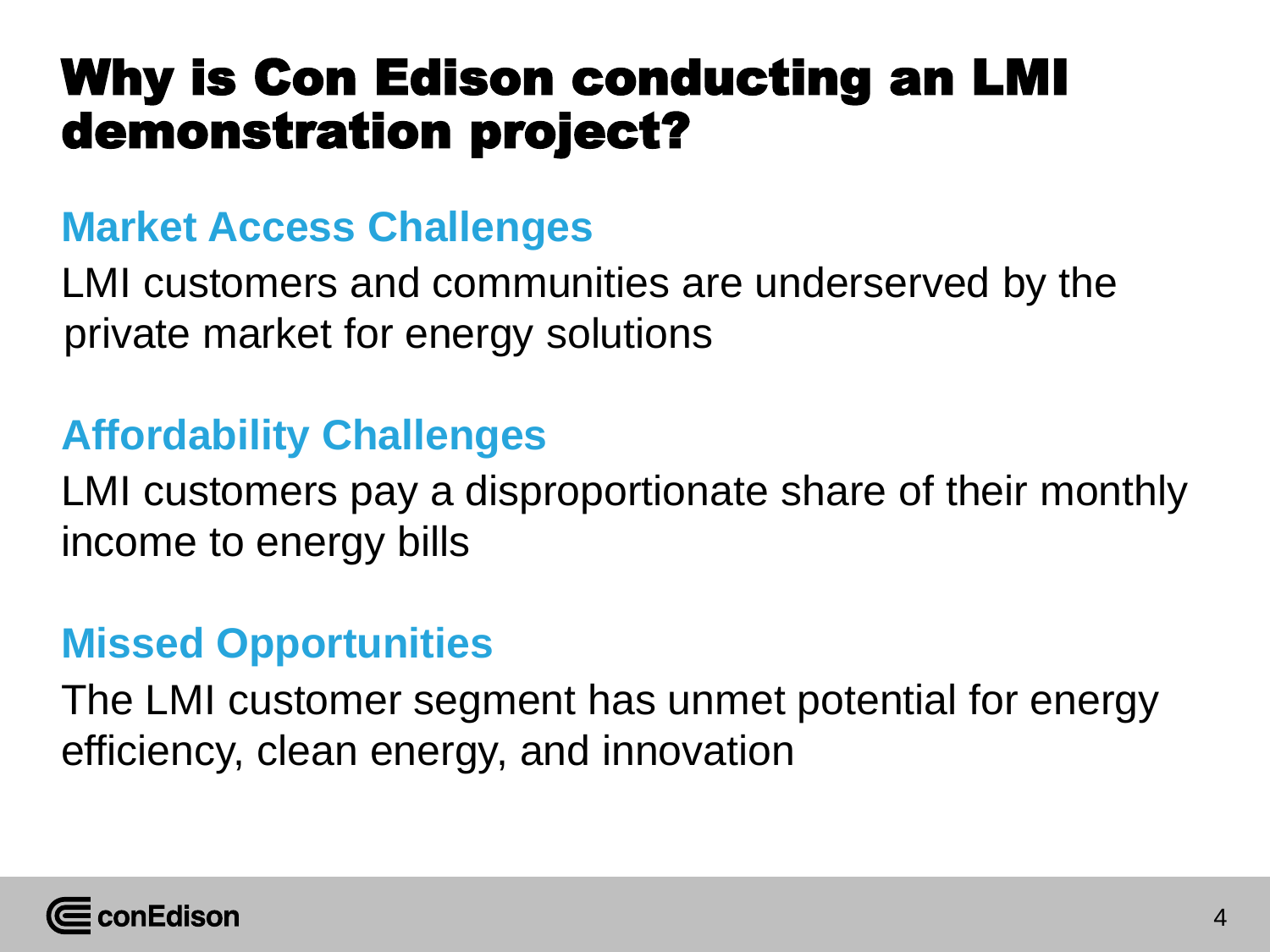### How is low- and moderate-income defined?

We are following NYSERDA's criteria for defining low- and moderate-income based on percent of the State and Area Median Income

#### **Low-income**

Less than 60% of the State Median Income (SMI) Equivalent to less than \$51,800 for a family of four

#### **Moderate-income**

Between 60% and 80% of the Area Median Income (AMI) 80% of the AMI for a family of four  $= $72,500$ 

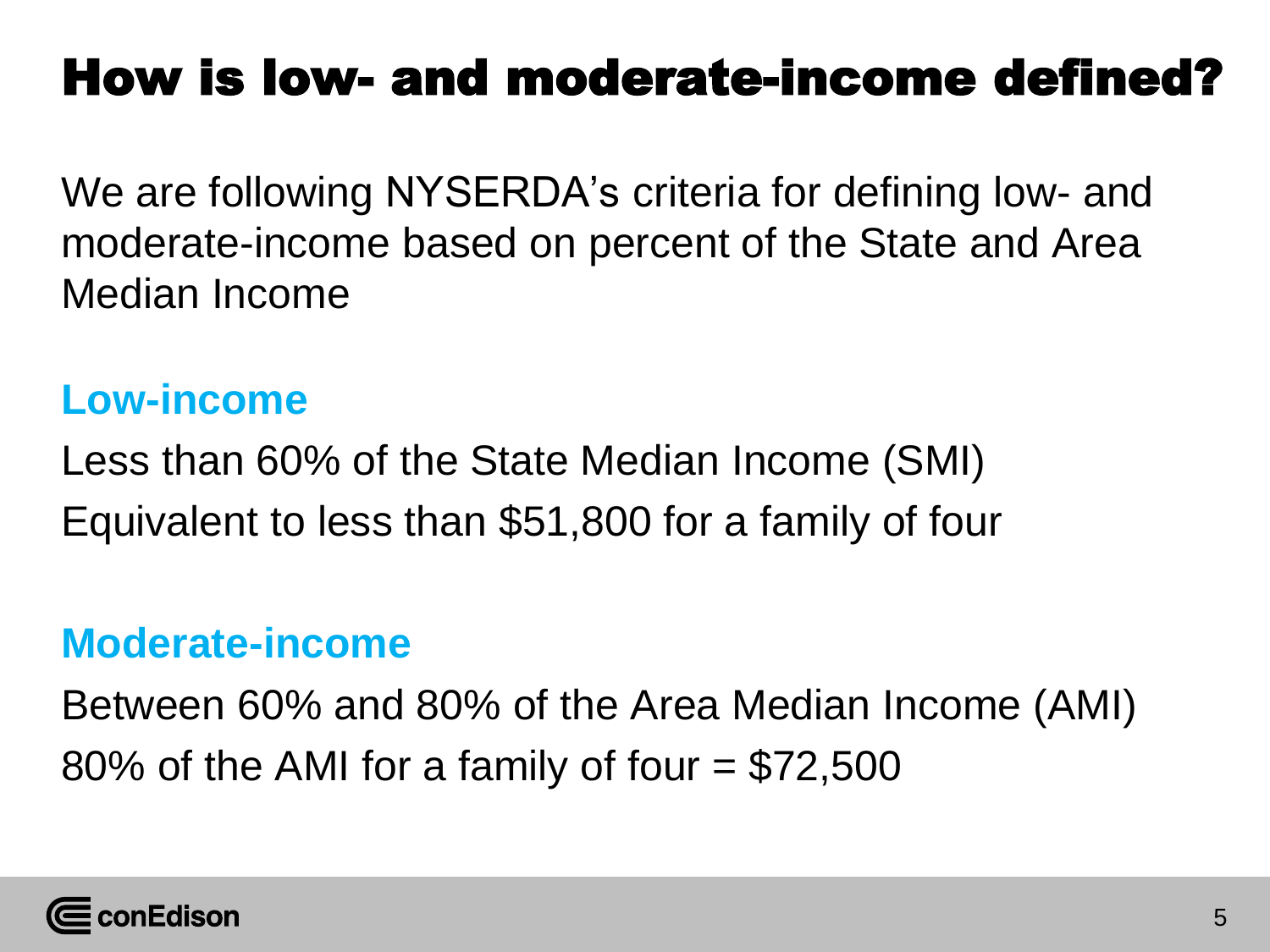### Con Edison LMI Demonstration Project Goals

| <b>Access</b>        | Assist LMI customers in accessing clean energy<br>۰<br>Promote access to innovative tools and services<br>۰ |
|----------------------|-------------------------------------------------------------------------------------------------------------|
| <b>Affordability</b> | Empower customers to manage their energy use<br>Help customers control costs and reduce energy burden       |
| <b>Impact</b>        | Grow energy awareness and engagement; reduce emissions<br>Test community-oriented delivery models           |

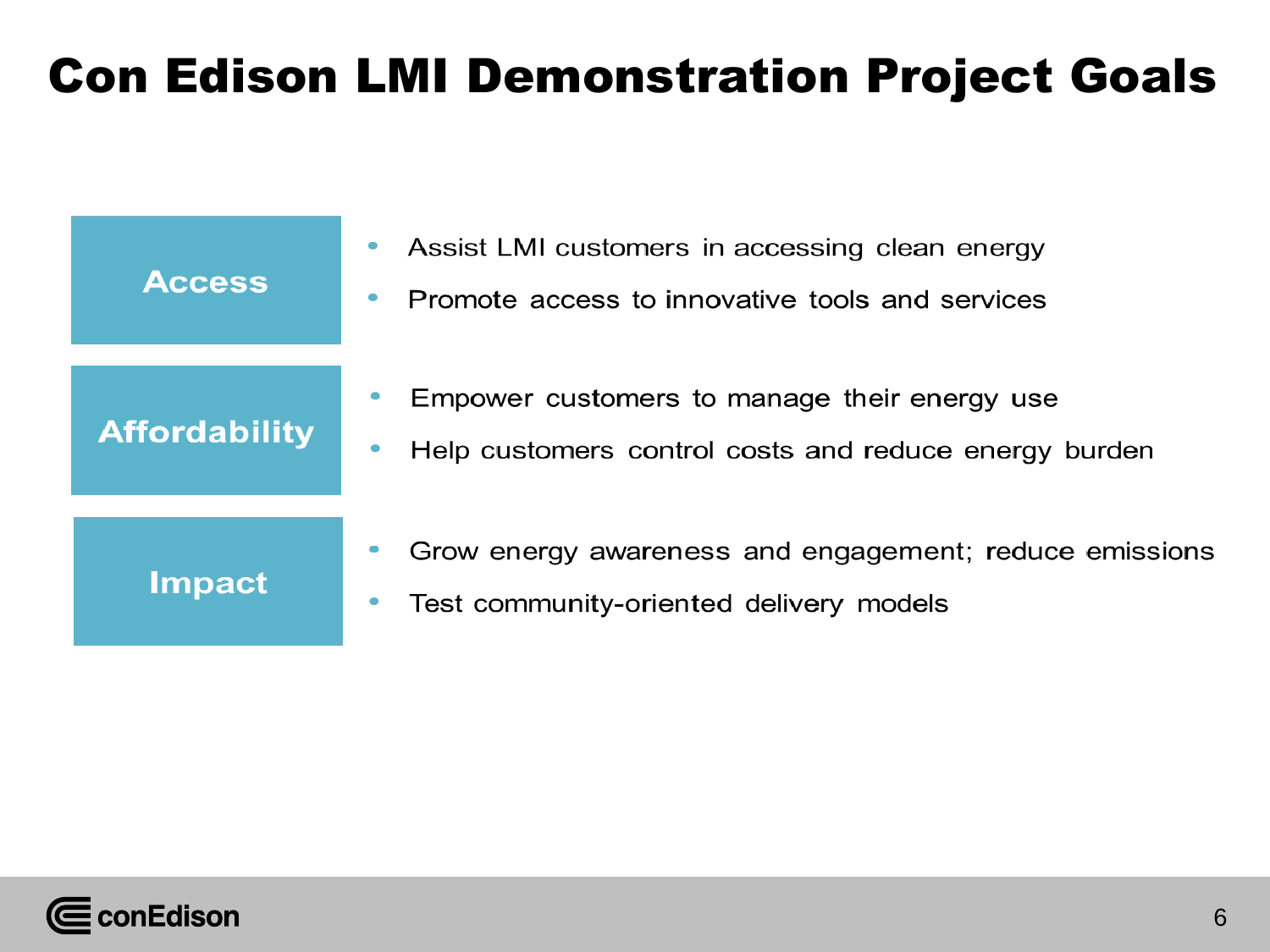### Progress and Next Steps

| <b>Progress to</b><br><b>Date</b> | • Listened and conducted stakeholder outreach<br>• Released solicitation for partners<br>• Publicly answered all 115 questions about the solicitation<br>• Received proposals<br>• Evaluated each proposal using a committee of internal and external<br>subject matter experts<br>• Selected three finalists for further development. |
|-----------------------------------|----------------------------------------------------------------------------------------------------------------------------------------------------------------------------------------------------------------------------------------------------------------------------------------------------------------------------------------|
|                                   |                                                                                                                                                                                                                                                                                                                                        |

|  | • Communicate project concepts publicly |  |  |  |
|--|-----------------------------------------|--|--|--|
|--|-----------------------------------------|--|--|--|

#### **Next Steps**

- *Q2/Q3 file project concepts and implementation plans with DPS*
- Run demonstration projects, 2-3 years

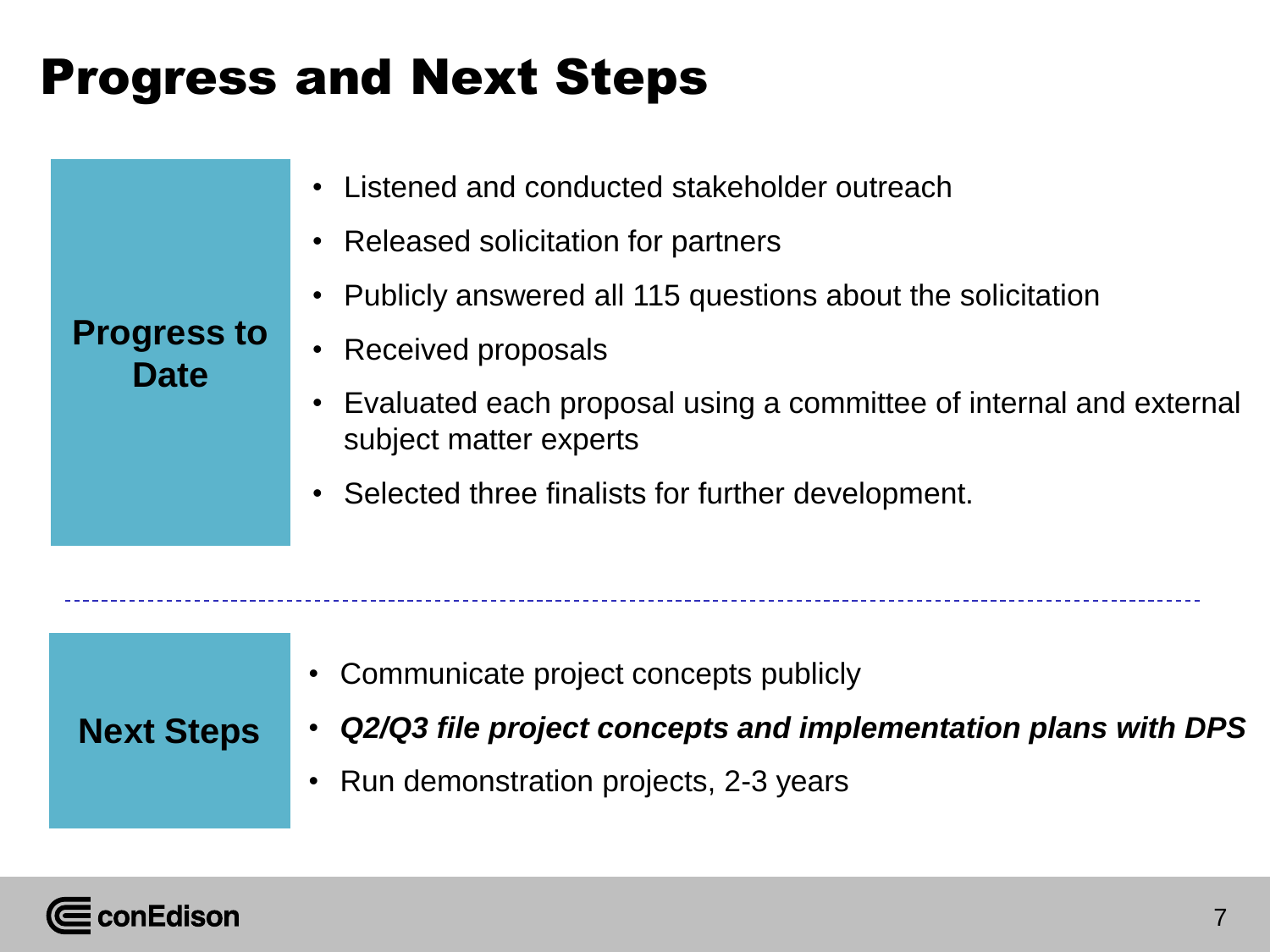### LMI REV Demonstration Projects Selected

- Received 33 proposals from 96 organizations via RFI
- Filing in Q2 for 3 Demos:
	- 1) A self-sustaining model for financing community distributed generation for LMI customers
	- 2) "Pay for Success" energy efficiency financing model for LMI 1-4 family EE
	- 3) "High touch" behavioral energy efficiency model for multifamily buildings that combines EE and payment

# of Proposals Received by **Category** 



■ Financing & Billing Innovations **ODERs □** Education & Outreach

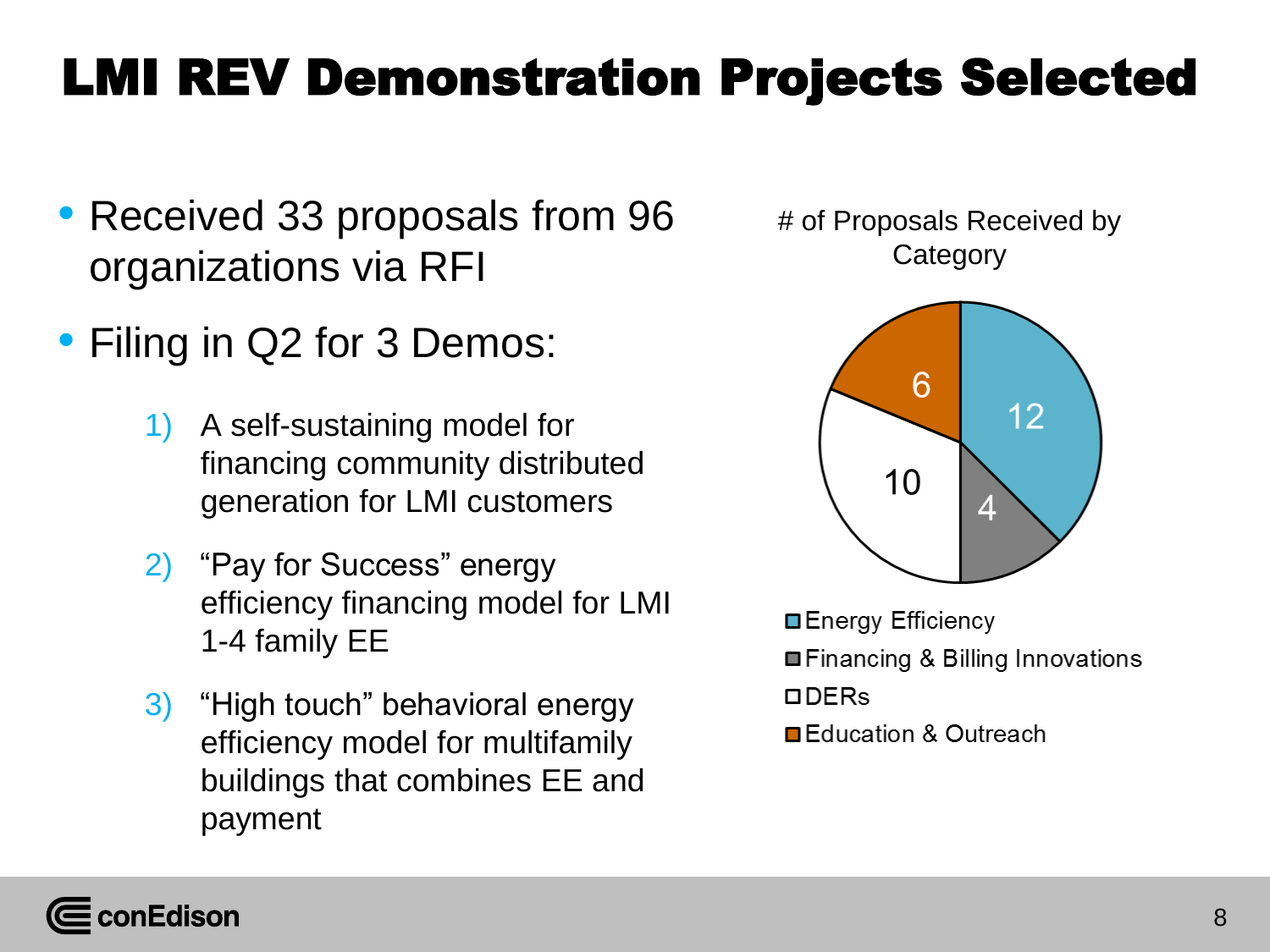# LMI Demonstration Projects #1

#### **"Community Power"**

A new, self-sustaining model for supporting LMI community DG



- 1 MW of solar on NYCHA, affordable housing, and commercial buildings
- 351 direct-metered Con Edison customers in NYCHA housing participate
- Participants share benefits through cooperative membership
- Participants pay a subscription, receive a fixed-percent discount on solar credits and see a net monthly energy bill savings
- No credit worthiness or capital outlay is required
- Installation completed by under-employed NYCHA residents

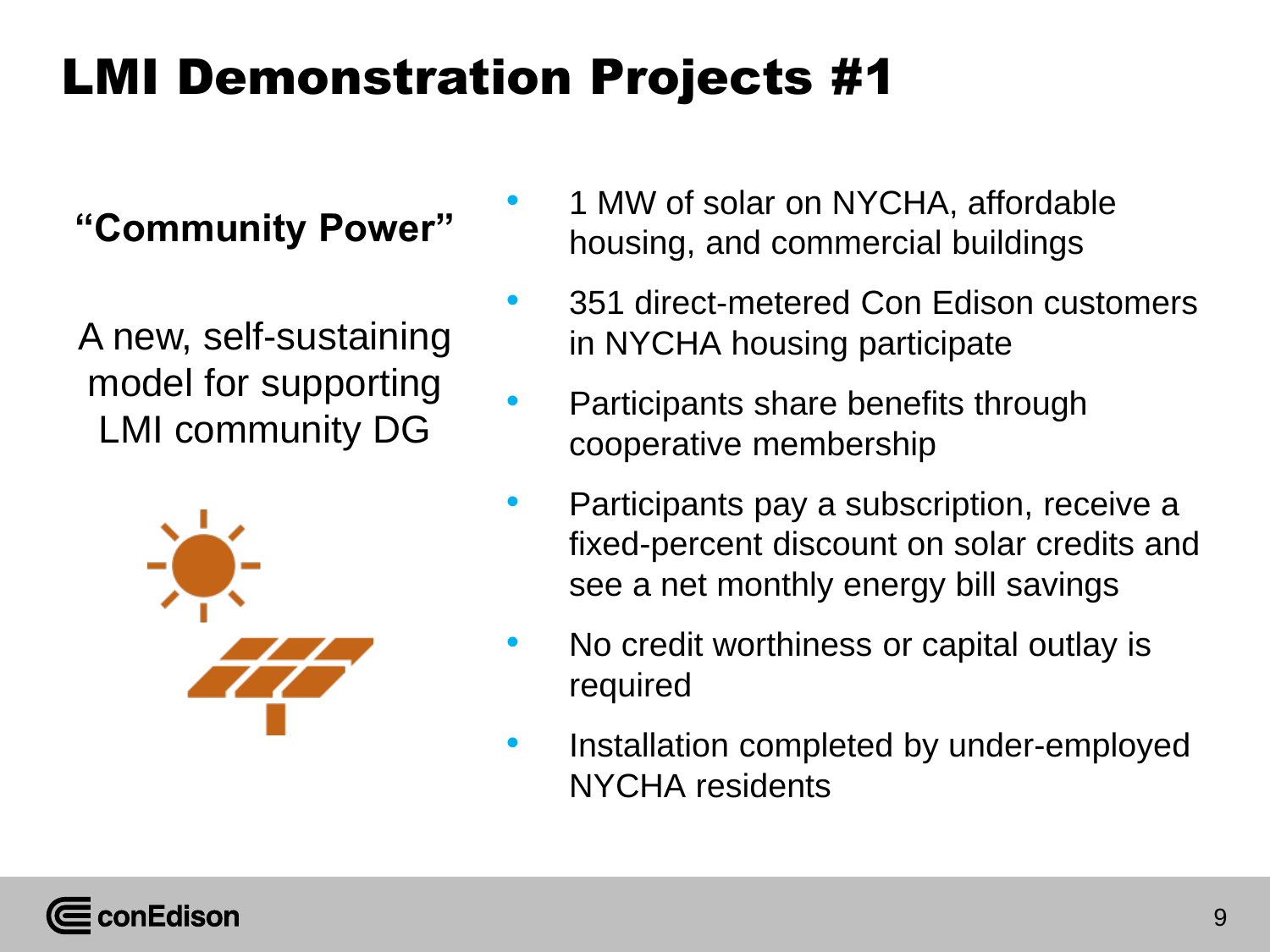## LMI Demonstration Projects #2

#### **"EnergyFit"**

 A new model for financing and capturing energy efficiency savings in one- to fourfamily LMI buildings



- Utilizes "Pay for Success" as a third-party financing structure
- Leverages a portfolio approach to similar housing stock
- Streamlines measures and customer engagement
- Intends to reach 1,500 electric and gas customers
- No cost to the customer to participate

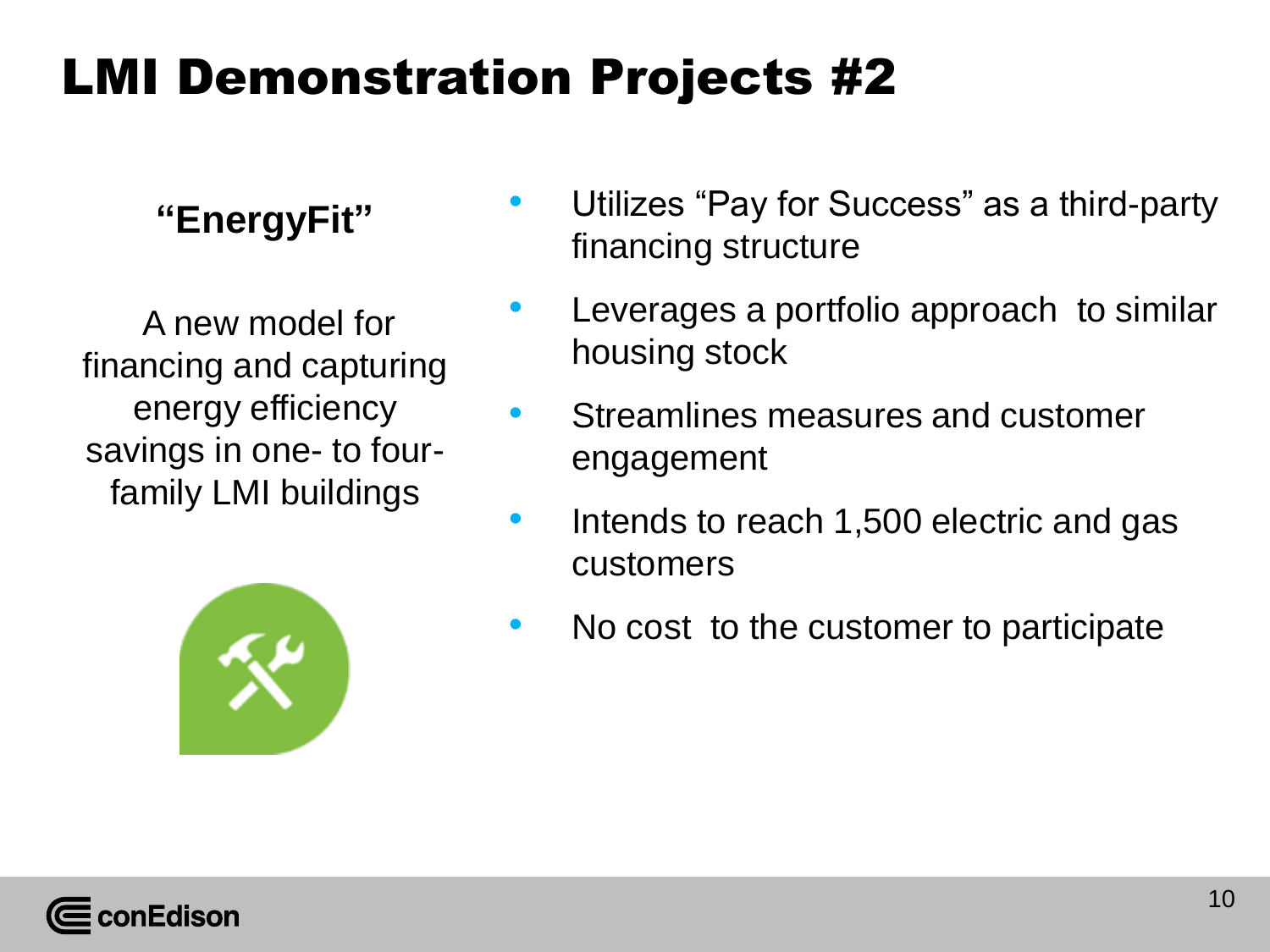# LMI Demonstration Projects #3

#### **"Capture the Savings"**

A new "high touch" model for achieving behaviordriven energy efficiency savings in LMI multifamily buildings



- Uses "human-centered" or customer-lead project design
- Include customer-centric flexible payment options, bill forecasts, and EE related calls to action
- Intends to reach 2,900 direct-metered customers living in NYCHA and affordable housing developments,
- No cost to the customer to participate
- A minimum 4% monthly customer energy savings expected – two to four times higher than traditional behavioral initiatives

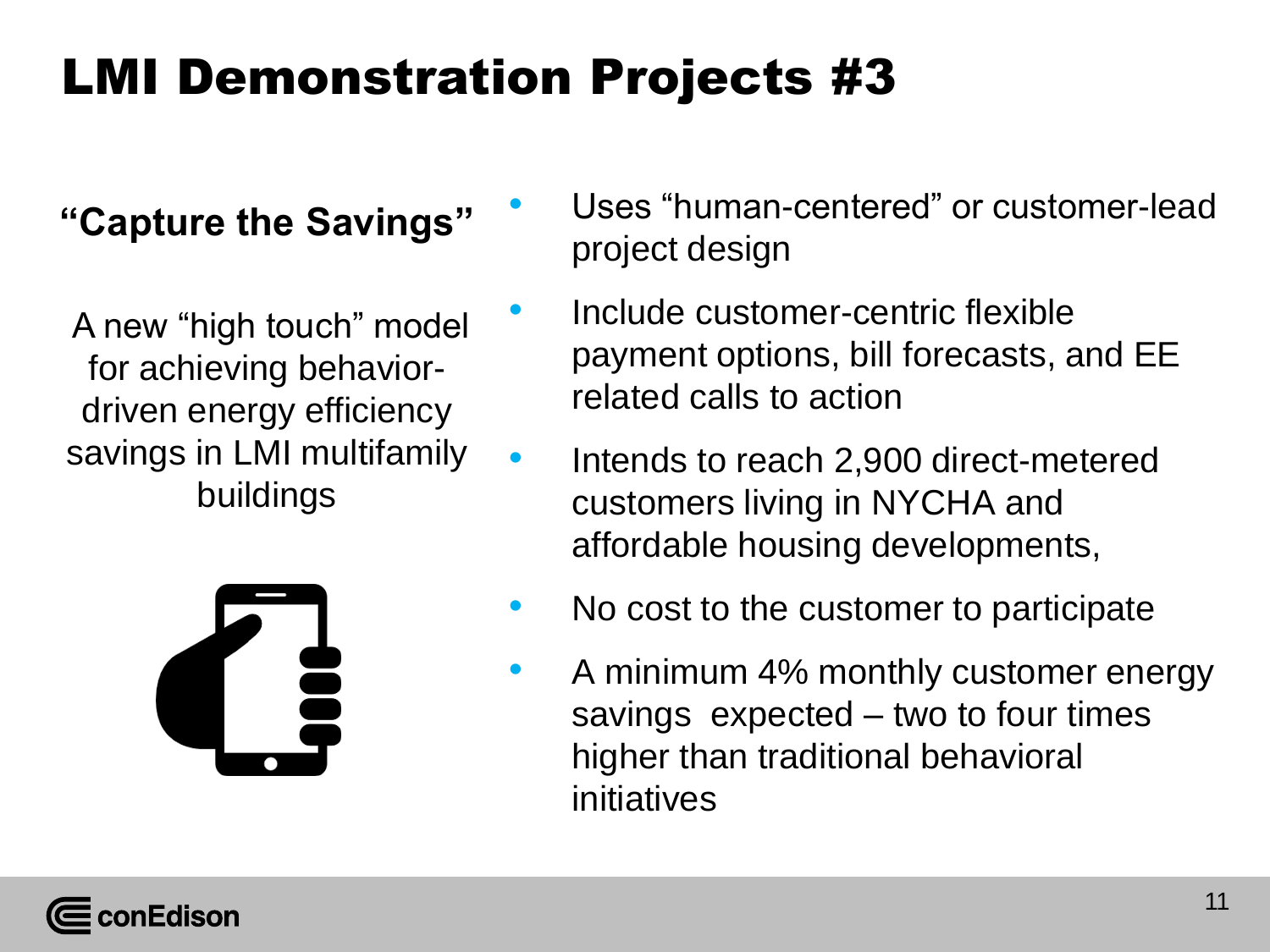### Does this project portfolio address our goals?

#### 1. **Increase Access, Affordability and Impact**

**It Increases:** Participating LMI customer access to innovative tools and services, reduces energy costs, and individual and community benefits

#### 2. **Reach a variety of LMI customer segments**

**It Reaches:** 1-4 family LMI buildings, multifamily public housing, and LMI multifamily affordable housing

#### 3. **Address multiple desired learning areas**

**It Addresses:** Financing**,** energy literacy, trust, payment, and other unique LMI segment challenges and barriers

#### 4. **Spur innovation and new business models**

**It Innovates:** Using new financing mechanisms, payment tools, engagement strategies, and partnerships that can animate markets